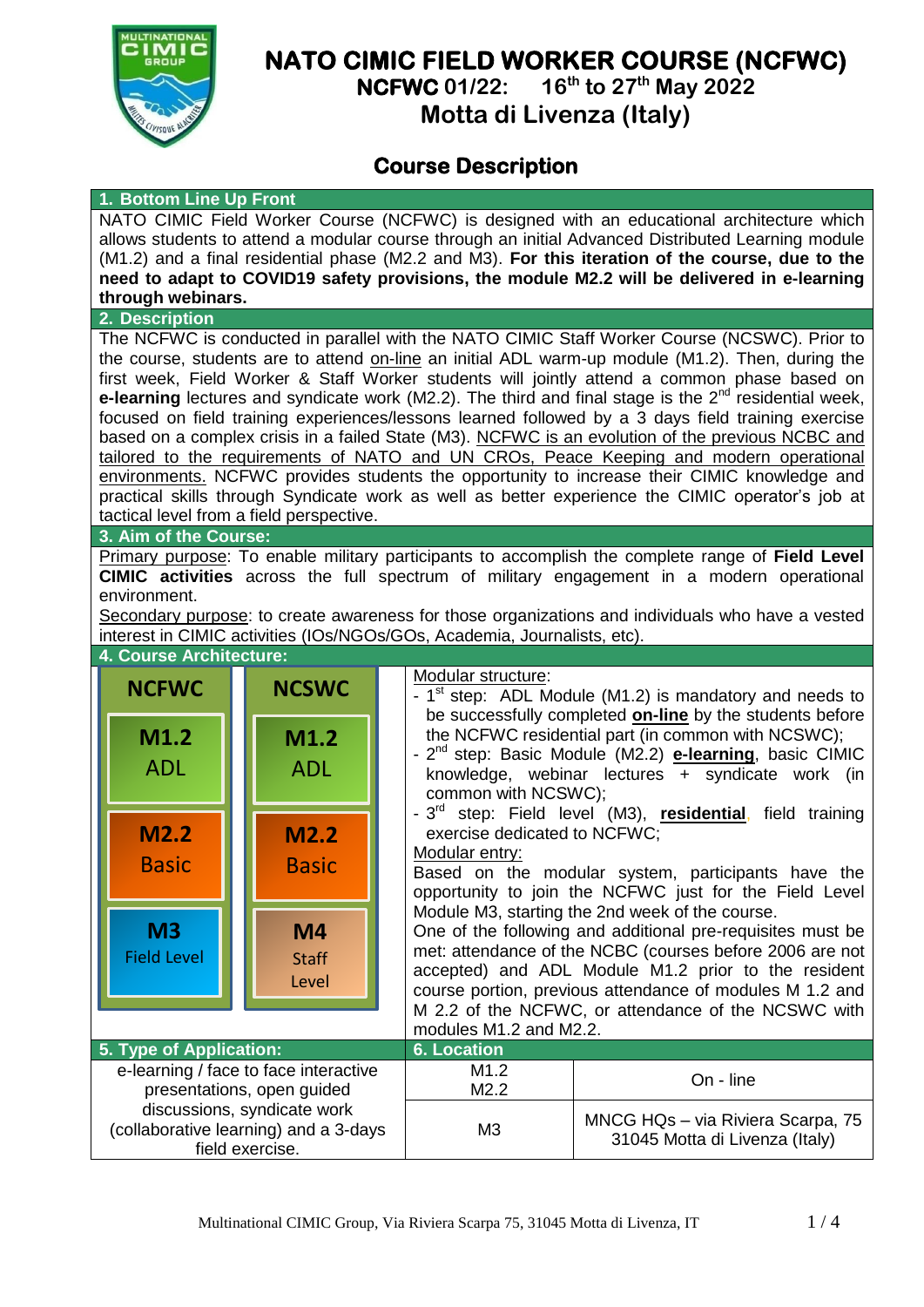| 7. Course Dates & Working hours:                                                                                                                                                                                                                                                                                                                                                                                                                                                                                                                                                                                                                                                                                                                  |                                                                                                                                                                                                                                                                                                                                                                                                                                                                                                                                                                                                                                                                                                                                                                                                                                                                                 |  |  |  |  |  |  |  |  |  |
|---------------------------------------------------------------------------------------------------------------------------------------------------------------------------------------------------------------------------------------------------------------------------------------------------------------------------------------------------------------------------------------------------------------------------------------------------------------------------------------------------------------------------------------------------------------------------------------------------------------------------------------------------------------------------------------------------------------------------------------------------|---------------------------------------------------------------------------------------------------------------------------------------------------------------------------------------------------------------------------------------------------------------------------------------------------------------------------------------------------------------------------------------------------------------------------------------------------------------------------------------------------------------------------------------------------------------------------------------------------------------------------------------------------------------------------------------------------------------------------------------------------------------------------------------------------------------------------------------------------------------------------------|--|--|--|--|--|--|--|--|--|
| 16 <sup>th</sup> to 20 <sup>th</sup> May 2022<br>M2.2                                                                                                                                                                                                                                                                                                                                                                                                                                                                                                                                                                                                                                                                                             | 08.00-16.30 from Monday to Thursday                                                                                                                                                                                                                                                                                                                                                                                                                                                                                                                                                                                                                                                                                                                                                                                                                                             |  |  |  |  |  |  |  |  |  |
| 23rd to 27th May 2022<br>M <sub>3</sub>                                                                                                                                                                                                                                                                                                                                                                                                                                                                                                                                                                                                                                                                                                           | 08.00-12.00 on Fridays                                                                                                                                                                                                                                                                                                                                                                                                                                                                                                                                                                                                                                                                                                                                                                                                                                                          |  |  |  |  |  |  |  |  |  |
| 8. Applications:                                                                                                                                                                                                                                                                                                                                                                                                                                                                                                                                                                                                                                                                                                                                  |                                                                                                                                                                                                                                                                                                                                                                                                                                                                                                                                                                                                                                                                                                                                                                                                                                                                                 |  |  |  |  |  |  |  |  |  |
|                                                                                                                                                                                                                                                                                                                                                                                                                                                                                                                                                                                                                                                                                                                                                   | Pre- registration form on-line available @: https://www.mncimicgroup.org/int/en/article/580/nato-                                                                                                                                                                                                                                                                                                                                                                                                                                                                                                                                                                                                                                                                                                                                                                               |  |  |  |  |  |  |  |  |  |
| cimic-field-staff-worker-course-ncfswc-01-22-from-16-05-2022-to-27-05-2022 no later than:                                                                                                                                                                                                                                                                                                                                                                                                                                                                                                                                                                                                                                                         |                                                                                                                                                                                                                                                                                                                                                                                                                                                                                                                                                                                                                                                                                                                                                                                                                                                                                 |  |  |  |  |  |  |  |  |  |
|                                                                                                                                                                                                                                                                                                                                                                                                                                                                                                                                                                                                                                                                                                                                                   | 22 <sup>nd</sup> April 2022                                                                                                                                                                                                                                                                                                                                                                                                                                                                                                                                                                                                                                                                                                                                                                                                                                                     |  |  |  |  |  |  |  |  |  |
| For information write to: cj7@cimicgs.nato.int;                                                                                                                                                                                                                                                                                                                                                                                                                                                                                                                                                                                                                                                                                                   |                                                                                                                                                                                                                                                                                                                                                                                                                                                                                                                                                                                                                                                                                                                                                                                                                                                                                 |  |  |  |  |  |  |  |  |  |
| Note: "first come, first served" policy applies; nevertheless, Course Director maintains overall<br>responsibility on student selection process in accordance with NATO and MNCG priorities.<br>The submission of an application does not guarantee a place in the course.<br>9. Tuition fee:                                                                                                                                                                                                                                                                                                                                                                                                                                                     |                                                                                                                                                                                                                                                                                                                                                                                                                                                                                                                                                                                                                                                                                                                                                                                                                                                                                 |  |  |  |  |  |  |  |  |  |
|                                                                                                                                                                                                                                                                                                                                                                                                                                                                                                                                                                                                                                                                                                                                                   |                                                                                                                                                                                                                                                                                                                                                                                                                                                                                                                                                                                                                                                                                                                                                                                                                                                                                 |  |  |  |  |  |  |  |  |  |
| Full course Tuition fee is:<br>€ 200 for military & civilian MoD personnel coming from MNCG contributing Nations;<br>€ 300 for remaining personnel.<br>M3 Module Tuition fee only:<br>€ 100 for military & civilian MoD personnel belonging to MNCG contributing Nations;<br>€ 150 for remaining personnel.                                                                                                                                                                                                                                                                                                                                                                                                                                       |                                                                                                                                                                                                                                                                                                                                                                                                                                                                                                                                                                                                                                                                                                                                                                                                                                                                                 |  |  |  |  |  |  |  |  |  |
| It includes transportation from and to airport/railway-station on arrival and departure days <sup>(*)</sup> , Guest<br>Speakers allowances, course materials, group photo, shuttle service from/to hotels <sup>(*)</sup> , social ice-<br>breaker, coffee breaks, stationery, admin and protocol support, use of training facilities and a shared<br>internet access point in the classroom.                                                                                                                                                                                                                                                                                                                                                      |                                                                                                                                                                                                                                                                                                                                                                                                                                                                                                                                                                                                                                                                                                                                                                                                                                                                                 |  |  |  |  |  |  |  |  |  |
| (*) if allowed by covid19 safety procedures.                                                                                                                                                                                                                                                                                                                                                                                                                                                                                                                                                                                                                                                                                                      |                                                                                                                                                                                                                                                                                                                                                                                                                                                                                                                                                                                                                                                                                                                                                                                                                                                                                 |  |  |  |  |  |  |  |  |  |
| 10. Coordination:                                                                                                                                                                                                                                                                                                                                                                                                                                                                                                                                                                                                                                                                                                                                 |                                                                                                                                                                                                                                                                                                                                                                                                                                                                                                                                                                                                                                                                                                                                                                                                                                                                                 |  |  |  |  |  |  |  |  |  |
|                                                                                                                                                                                                                                                                                                                                                                                                                                                                                                                                                                                                                                                                                                                                                   | Additional info can be requested to:                                                                                                                                                                                                                                                                                                                                                                                                                                                                                                                                                                                                                                                                                                                                                                                                                                            |  |  |  |  |  |  |  |  |  |
| <b>LTC Vito SAMARELLI</b><br>Phone: 0039 0422 280 166<br>E-mail: vito.samarelli@cimicgs.nato.int                                                                                                                                                                                                                                                                                                                                                                                                                                                                                                                                                                                                                                                  | <b>CWO Antonio COLIA</b><br>Phone: 0039 0422 130<br>E-mail: antonio.colia@cimicgs.nato.int<br>cj7@cimicgs.nato.int                                                                                                                                                                                                                                                                                                                                                                                                                                                                                                                                                                                                                                                                                                                                                              |  |  |  |  |  |  |  |  |  |
| 11. Subjects Covered:                                                                                                                                                                                                                                                                                                                                                                                                                                                                                                                                                                                                                                                                                                                             |                                                                                                                                                                                                                                                                                                                                                                                                                                                                                                                                                                                                                                                                                                                                                                                                                                                                                 |  |  |  |  |  |  |  |  |  |
| - ADL warm up;<br>- Catch up on NATO CIMIC Policy and<br><b>Doctrine - NATO CIMIC Forces;</b><br>to Comprehensive<br>- NATO<br>contribution<br>approach to CROs;<br>- Governance and Development dynamics;<br>- CIMIC Interaction with Civil Dimension:<br>Social and Economic Systems;<br>- Cross Cultural Competence and Gender<br>awareness as key CIMIC Operational tools;<br>- Human terrain and atmospherics;<br>- CIMIC interrelations with PSYOPS /INFOPS<br>/ Public Affairs;<br>- Human security topics;<br>- Working with Language assistants, training<br>and techniques of employment;<br>- CIMIC meetings;<br>- Communication/Negotiation principles and<br>techniques applied to the Civilian and<br>Military Interaction context; | - International Law of Armed Conflicts (IHL);<br>- IO, NGOs and GOs landscape by civil actors;<br>- Liaison, principles and techniques to engage IO,<br>NGOs and GOs;<br>- Establishment of the Extended Liaison Matrix;<br>- Assessment and reporting of CIMIC information;<br>- Use of interpersonal communication skills across<br>all levels of engagement;<br>- CIMIC projects;<br>- CIMIC<br>contribution<br>Comprehensive<br>the<br>to<br><b>Operational Planning Process;</b><br>- Contribution to the Information Management and<br>Common Operational Picture;<br>- Evaluation and Management of CIMIC activities;<br>- CIMIC Field work and contribution to the Force<br><b>Commander Decision Making Process (DMP);</b><br>- CIMIC field experiences from ISAF and UNIFIL<br>missions;<br>- Field Training Exercise based on a complex crisis<br>in a failed state. |  |  |  |  |  |  |  |  |  |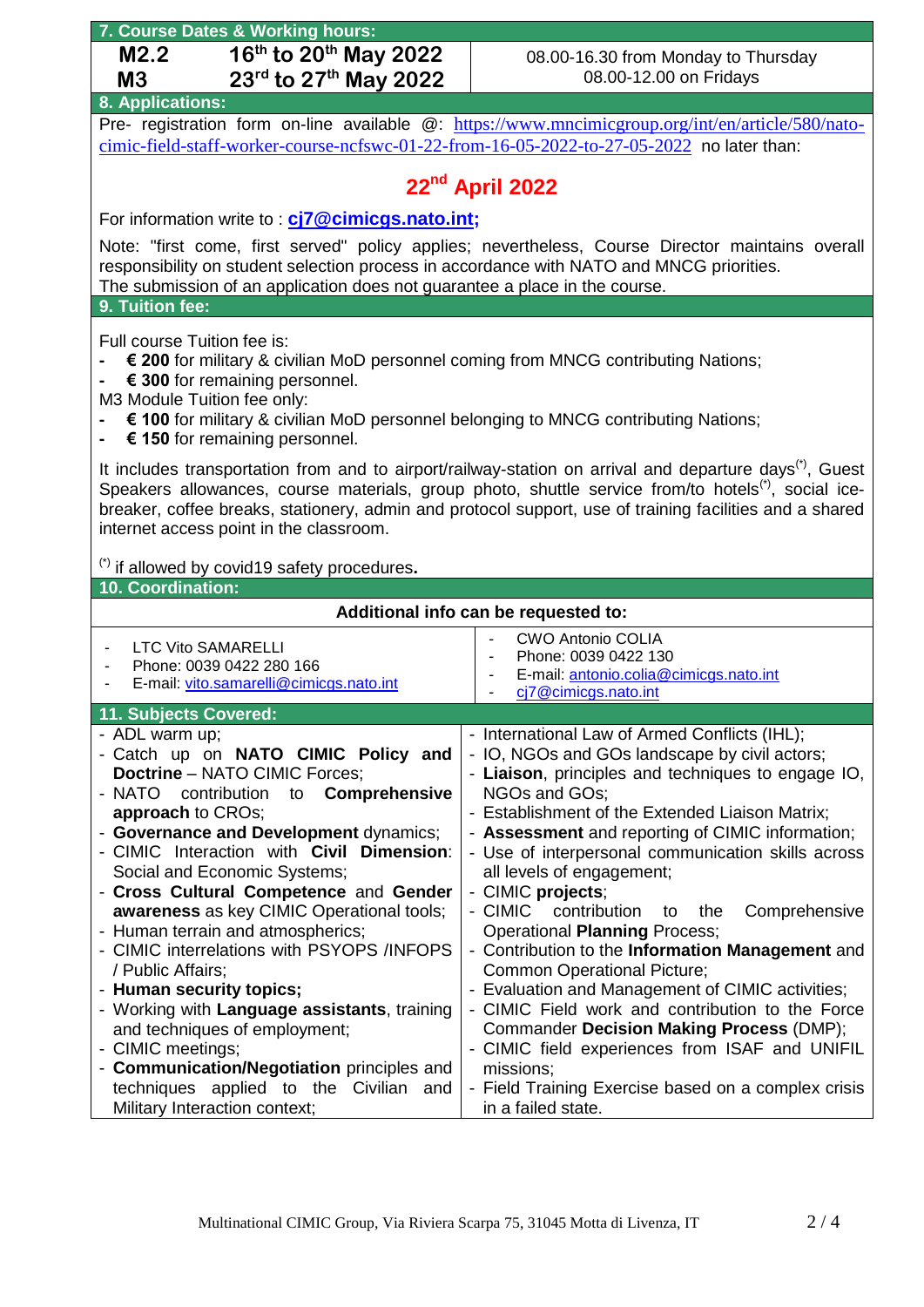| 12. Methodology:                                                                                                                                                                             |                                                                                                                                                                          |                                                  |                                                                                                        |  |  |  |  |  |  |  |
|----------------------------------------------------------------------------------------------------------------------------------------------------------------------------------------------|--------------------------------------------------------------------------------------------------------------------------------------------------------------------------|--------------------------------------------------|--------------------------------------------------------------------------------------------------------|--|--|--|--|--|--|--|
| Theory:                                                                                                                                                                                      |                                                                                                                                                                          |                                                  |                                                                                                        |  |  |  |  |  |  |  |
| Formal/informal e-                                                                                                                                                                           | Practice:                                                                                                                                                                |                                                  | <b>External contributions:</b>                                                                         |  |  |  |  |  |  |  |
| learning/F2F lectures of 50                                                                                                                                                                  | Syndicate work in the form of a<br>discussion / exercise covering                                                                                                        |                                                  | <b>Guest Speakers</b>                                                                                  |  |  |  |  |  |  |  |
| minutes aimed at the second                                                                                                                                                                  | the daily subjects.                                                                                                                                                      |                                                  | <b>Guest Instructors</b>                                                                               |  |  |  |  |  |  |  |
| and third cognitive level of                                                                                                                                                                 | Field training exercise.                                                                                                                                                 |                                                  |                                                                                                        |  |  |  |  |  |  |  |
| instruction.                                                                                                                                                                                 |                                                                                                                                                                          |                                                  |                                                                                                        |  |  |  |  |  |  |  |
| 13. Learning Objectives:                                                                                                                                                                     |                                                                                                                                                                          |                                                  |                                                                                                        |  |  |  |  |  |  |  |
| Upon completion of the course students must be<br>- Conduct Liaison with the Civil dimension in<br>able to:<br>accordance with the established Liaison Matrix                                |                                                                                                                                                                          |                                                  |                                                                                                        |  |  |  |  |  |  |  |
| <b>CIMIC</b><br>- Handle<br>doctrine                                                                                                                                                         |                                                                                                                                                                          | architecture to maximize networking capabilities |                                                                                                        |  |  |  |  |  |  |  |
| concepts.                                                                                                                                                                                    | associated<br>and                                                                                                                                                        | with civil actors;                               |                                                                                                        |  |  |  |  |  |  |  |
| - Describe the CIMIC capabilities currently                                                                                                                                                  |                                                                                                                                                                          |                                                  | - Interact with the civil dimension making use of                                                      |  |  |  |  |  |  |  |
| existing in NATO;                                                                                                                                                                            |                                                                                                                                                                          | communication and negotiation principles &       |                                                                                                        |  |  |  |  |  |  |  |
| - Perform the full range of the CIMIC activities                                                                                                                                             |                                                                                                                                                                          | techniques;                                      |                                                                                                        |  |  |  |  |  |  |  |
| at Field level in support of the Force                                                                                                                                                       |                                                                                                                                                                          |                                                  | - Cooperate with the military staff making using                                                       |  |  |  |  |  |  |  |
| Commander's mission: CIMIC assessments,                                                                                                                                                      |                                                                                                                                                                          | integrated                                       | procedures<br>together<br>with                                                                         |  |  |  |  |  |  |  |
| CIMIC projects, CIMIC Reporting;                                                                                                                                                             |                                                                                                                                                                          |                                                  | communication & negotiation principles.                                                                |  |  |  |  |  |  |  |
| <b>14. Pre-requisites</b>                                                                                                                                                                    |                                                                                                                                                                          |                                                  |                                                                                                        |  |  |  |  |  |  |  |
|                                                                                                                                                                                              |                                                                                                                                                                          |                                                  | The nominees should be military (NCO from OR5 to OR8, Officers from OF1 to OF2 field                   |  |  |  |  |  |  |  |
|                                                                                                                                                                                              |                                                                                                                                                                          |                                                  | module, OR9 and OF3 and above for the Staff module) or equivalent civilian personnel who are           |  |  |  |  |  |  |  |
|                                                                                                                                                                                              |                                                                                                                                                                          |                                                  | or will be appointed to a CIMIC assignment at tactical level. The course is also open to civilians,    |  |  |  |  |  |  |  |
| NATO forces.                                                                                                                                                                                 |                                                                                                                                                                          |                                                  | who are or will be Field workers within a civilian Organization that might co-operate or interact with |  |  |  |  |  |  |  |
|                                                                                                                                                                                              |                                                                                                                                                                          |                                                  | The ADL module must have been successfully accomplished to be eligible for the                         |  |  |  |  |  |  |  |
|                                                                                                                                                                                              |                                                                                                                                                                          |                                                  | residential phase (Details about the ADL account will be forwarded together with the confirmation      |  |  |  |  |  |  |  |
| message);                                                                                                                                                                                    |                                                                                                                                                                          |                                                  |                                                                                                        |  |  |  |  |  |  |  |
|                                                                                                                                                                                              |                                                                                                                                                                          |                                                  | Cost-effectiveness: Maximum number of students is 25 and the minimum is 15. These numbers              |  |  |  |  |  |  |  |
| are considered sufficient for answering current NATO training needs in this domain;                                                                                                          |                                                                                                                                                                          |                                                  |                                                                                                        |  |  |  |  |  |  |  |
| English language proficiency as depicted below IAW STANAG 6001:                                                                                                                              |                                                                                                                                                                          |                                                  |                                                                                                        |  |  |  |  |  |  |  |
| SLP (3/3/3/2);                                                                                                                                                                               |                                                                                                                                                                          |                                                  |                                                                                                        |  |  |  |  |  |  |  |
|                                                                                                                                                                                              |                                                                                                                                                                          |                                                  |                                                                                                        |  |  |  |  |  |  |  |
| <b>15. Personal Qualifications</b>                                                                                                                                                           |                                                                                                                                                                          |                                                  |                                                                                                        |  |  |  |  |  |  |  |
| - Course is open to NATO, Partnership for Peace, Mediterranean Dialogue, Istanbul Initiative                                                                                                 |                                                                                                                                                                          |                                                  |                                                                                                        |  |  |  |  |  |  |  |
|                                                                                                                                                                                              | personnel and Civilian personnel with a vested interest in Civilian and Military Coord Issues;                                                                           |                                                  |                                                                                                        |  |  |  |  |  |  |  |
|                                                                                                                                                                                              | - Military attendees must have attended a military school / academy:<br>Priority 1 will be given to military personnel assigned or selected for assignment to a CIMIC or |                                                  |                                                                                                        |  |  |  |  |  |  |  |
|                                                                                                                                                                                              |                                                                                                                                                                          |                                                  |                                                                                                        |  |  |  |  |  |  |  |
| CIMIC related appointment in a deployed NATO HQ or unit - Priority 2 will be given to military<br>personnel assigned or selected for assignment to a CIMIC or CIMIC related appointment in a |                                                                                                                                                                          |                                                  |                                                                                                        |  |  |  |  |  |  |  |
|                                                                                                                                                                                              | static NATO HQ or unit; Priority 3 will be given to military personnel assigned or selected for                                                                          |                                                  |                                                                                                        |  |  |  |  |  |  |  |
|                                                                                                                                                                                              | assignment to a CIMIC or CIMIC related appointment in a National HQ or unit.                                                                                             |                                                  |                                                                                                        |  |  |  |  |  |  |  |
|                                                                                                                                                                                              | - Civilian students should have a comparative degree of education:                                                                                                       |                                                  |                                                                                                        |  |  |  |  |  |  |  |
| Priority 1 will be given to IOs/GOs/NGOs Representatives.                                                                                                                                    |                                                                                                                                                                          |                                                  |                                                                                                        |  |  |  |  |  |  |  |
| - Any other application will be scrutinized on a case by case base. CVs are suggested to                                                                                                     |                                                                                                                                                                          |                                                  |                                                                                                        |  |  |  |  |  |  |  |
|                                                                                                                                                                                              | help the selection process. No sponsorship programs exist for this course.                                                                                               |                                                  |                                                                                                        |  |  |  |  |  |  |  |
|                                                                                                                                                                                              |                                                                                                                                                                          |                                                  |                                                                                                        |  |  |  |  |  |  |  |
| 16. Assessment & Grading Policy:                                                                                                                                                             |                                                                                                                                                                          |                                                  |                                                                                                        |  |  |  |  |  |  |  |
| All participants are expected to uphold the following requirements:                                                                                                                          |                                                                                                                                                                          |                                                  |                                                                                                        |  |  |  |  |  |  |  |
| 1. Active participation in all group work assignments;                                                                                                                                       |                                                                                                                                                                          |                                                  |                                                                                                        |  |  |  |  |  |  |  |
| 2. On - time attendance of all sessions (waivers authorized by the Course Director);                                                                                                         |                                                                                                                                                                          |                                                  |                                                                                                        |  |  |  |  |  |  |  |
| 3. A multiple choice test based on the Course content will be held during the course.                                                                                                        |                                                                                                                                                                          |                                                  |                                                                                                        |  |  |  |  |  |  |  |
| The final grading list will be issued by the Course Director based on the score of the ADL<br>course, the outcome of the final test (multiple choices, based on the Course content) and the  |                                                                                                                                                                          |                                                  |                                                                                                        |  |  |  |  |  |  |  |
|                                                                                                                                                                                              |                                                                                                                                                                          |                                                  |                                                                                                        |  |  |  |  |  |  |  |
| student performance evaluated by the Instructors.                                                                                                                                            |                                                                                                                                                                          |                                                  |                                                                                                        |  |  |  |  |  |  |  |